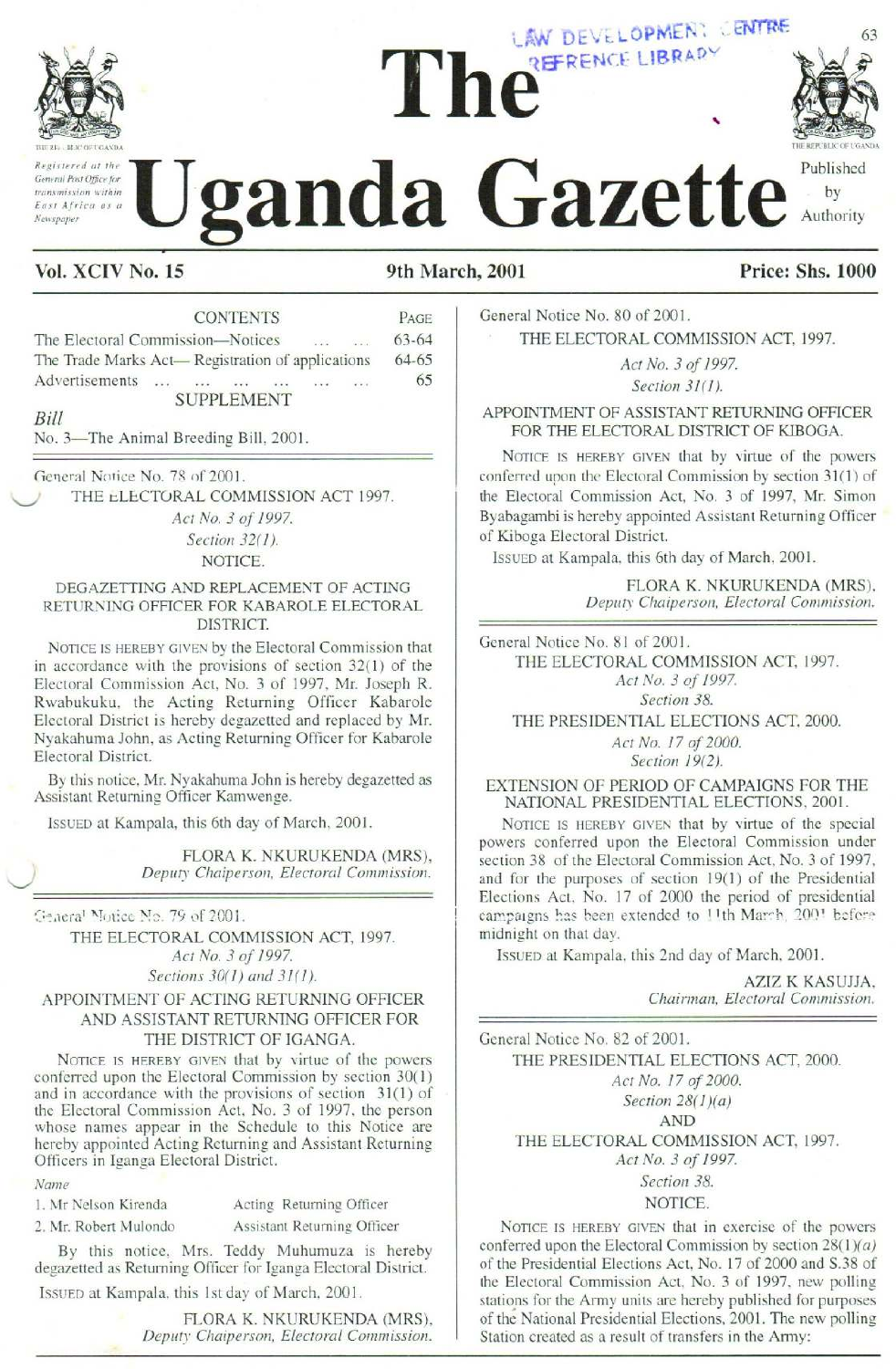(1) Loburiwii Polling Station, Loburu Parish, Amudat Subcounty Moroto District.

(2) Karita Polling Station, Karita Parish, Karita Sub-county, UPE County Moroto District.

By copy of this Notice the following polling stations mentioned in the Schedule which had been published in Gazette of 19th February, 2001 are degazetted: THE UGA<br>
(1) Loburiwii Polling Station, Loburu Parish, Amudat Sub-<br>
(2) Karita Polling Station, Karita Parish, Karita Sub-county,<br>
UPE County Moroto District.<br>
By copy of this Notice the following polling stations<br>
mention THE UGA<br>
(1) Loburiwii Polling Station, Loburu Parish, Amudat Sub-<br>
county Moroto District.<br>
(2) Karita Polling Station, Karita Parish, Karita Sub-county,<br>
UPE County Moroto District.<br>
By copy of this Notice the following

(1) Koro outside Quarter Guard Polling station, Pageya Parish, Koro Sub-county, Omoro County, Gulu District.

(2) Aswa outside Quarter Guard Pagiik Parish, Paicho Subcounty, Aswa County, Gulu District.

IssuED at Kampala, this 7th day of March, 2001.

AZIZ K KASUJJA, Chairman, Electoral Commission.

General Notice No. 83 of 2001.

THE TRADE MARKS ACT. (Cap. 85). NOTICE.

NOTICE IS HEREBY GIVEN that any person who has grounds to oppose the registration of any of the marks advertised herein may within sixty days from the date of this Gazette, lodge a Notice of opposition on Trade Mark Form No. 6 together with a fee of Shs. 4000 in case of National applicants or US\$ 250 in case of Foreign applicants. The period of lodging Notice of opposition may be extended in suitable cases by the Registrar as he thinks fit upon such terms as he may direct. Formal opposition should not be lodged until after reasonable notice has been given by letter to the applicant so that he may have an opportunity to withdraw his application before the expense of opposition proceedings is incurred. Failure to give such notice will be taken into account in considering any application by the opponent for an order for costs if the opposition is uncontested by the applicant. Representations of the marks uncontested by the applicant. Representations of the marks<br>herein advertised can be inspected at the office of the<br>Registrar of Trade Marks, Parliamentary Buildings, P.O.<br>Box 7151, Kampala. Registrar of Trade Marks, Parliamentary Buildings, P.O. Box 7151, Kampala.

(21) **APPLICATION NO. 23225 IN PART "A".**  

$$
(5z)
$$
 Class 30.

 $(54)$ 



- gistration of this T<br>gistration of this T<br>exclusive use of<br>as a whole.<br>— Chewing gum.<br>— WM. Wrigley<br>orth Michigan Aver. (53) Disclaimer— Registration of this Trade mark shall give no right to the exclusive use of the letter "G" apart from the mark as a whole.
- (59)
- (64)
- (57) Nature of goods— Chewing gum.
- (73) Name of applicant— WM. Wrigley JR. Company.
- (77) Address— 410 North Michigan Avenue, Chicago, Illinois 60657, U.S.A.
- (74) Clo M/s. Hunter & Greig Advocates, P.O. Box 7026, Kampala.
- (22) Date of filing application—"4th May, 2000.
- (21) APPLICATION No. 23850 IN PART "A".

(52) Class 5. <sup>|</sup>





(59) (64)

(53)

- (57) Nature of goods— Pharmaceutical preparations.
- (73) Name of applicant— Pharmacia & Upjohn S.A.
- (77) Address— 52 Route D'Esch, L-1470 Luxembourg, Grand-Duchy of Luxembourg.
- (74) C/o M/s. Hunter & Greig Advocates, P.O. Box 7026,<br>Kampala.<br>(22) Date of filing application—11th December, 2000.
- (22) Date of filing application— 11th December, 2000.
- (21) APPLICATION No. 23817 IN PART "A".
- (52) Class 25.  $(54)$



#### (53)

- (59) Restriction to colours—Green, yellow and white.
- (57) Nature of goods—Clothing, footwear, headgear, sportswear; baby clothes; uniforms; waterproof clothing; wet suits for water-skiing and sub-aqua.
- (73) Name of applicant-BP Amoco P.L.C.
- (77) Address— Britannic House, <sup>i</sup> Finsbury Circus, London EC2M 7BA United Kingdom.
- (74) C/o M/s. Sengendo & Co. Advocates, P.O. Box 6914,<br>Kampala.<br>(22) Date of filing application—21st November, 2000. Kampala.
- (22) Date of filing application— 21st November, 2000.
- (21) APPLICATION No. 23944 IN PART "A".

(52) Class 05.

(54)



(53)